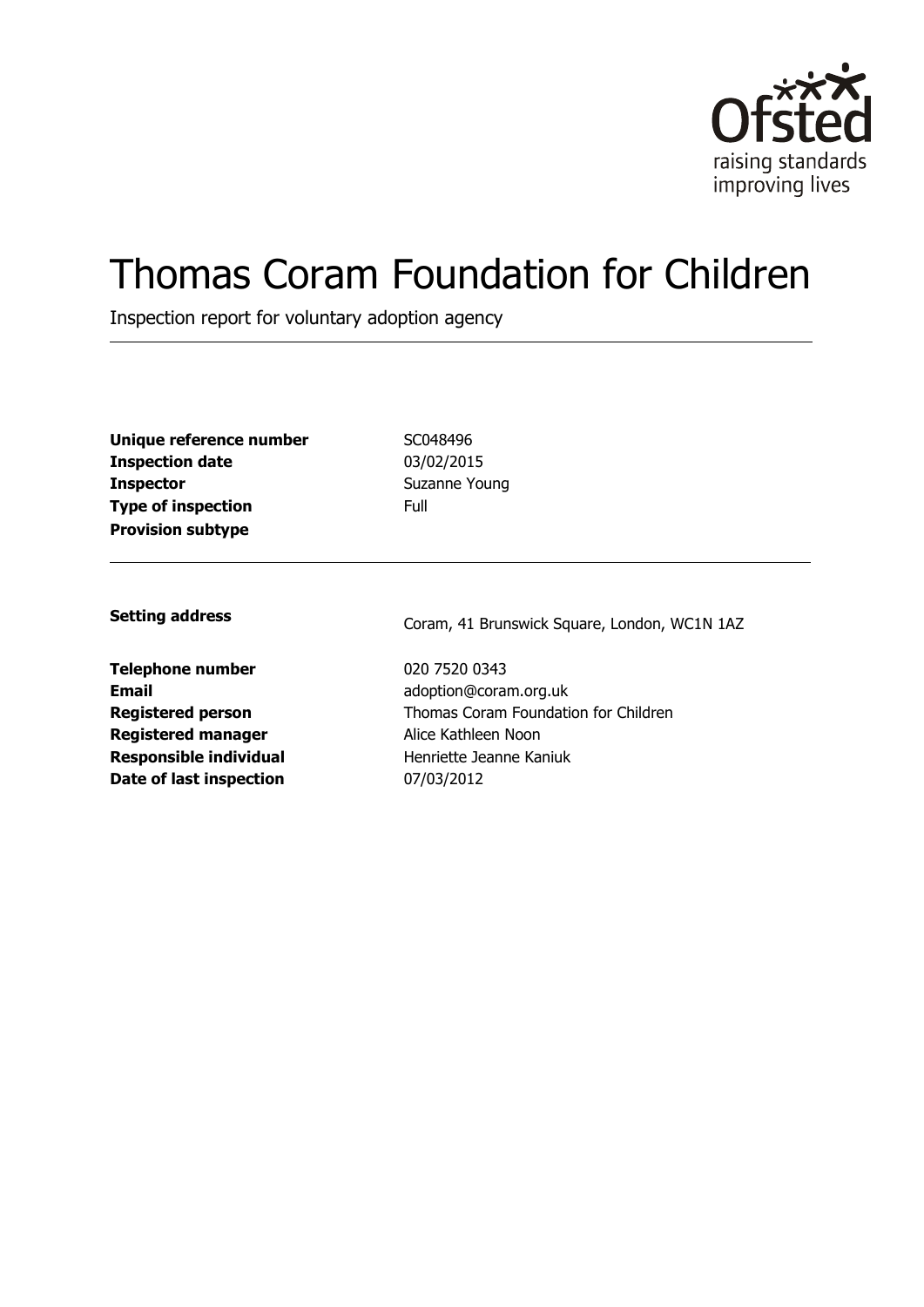© Crown copyright 2015

Website: www.ofsted.gov.uk

This document may be reproduced in whole or in part for non-commercial educational purposes, provided that the information quoted is reproduced without adaptation and the source and date of publication are stated.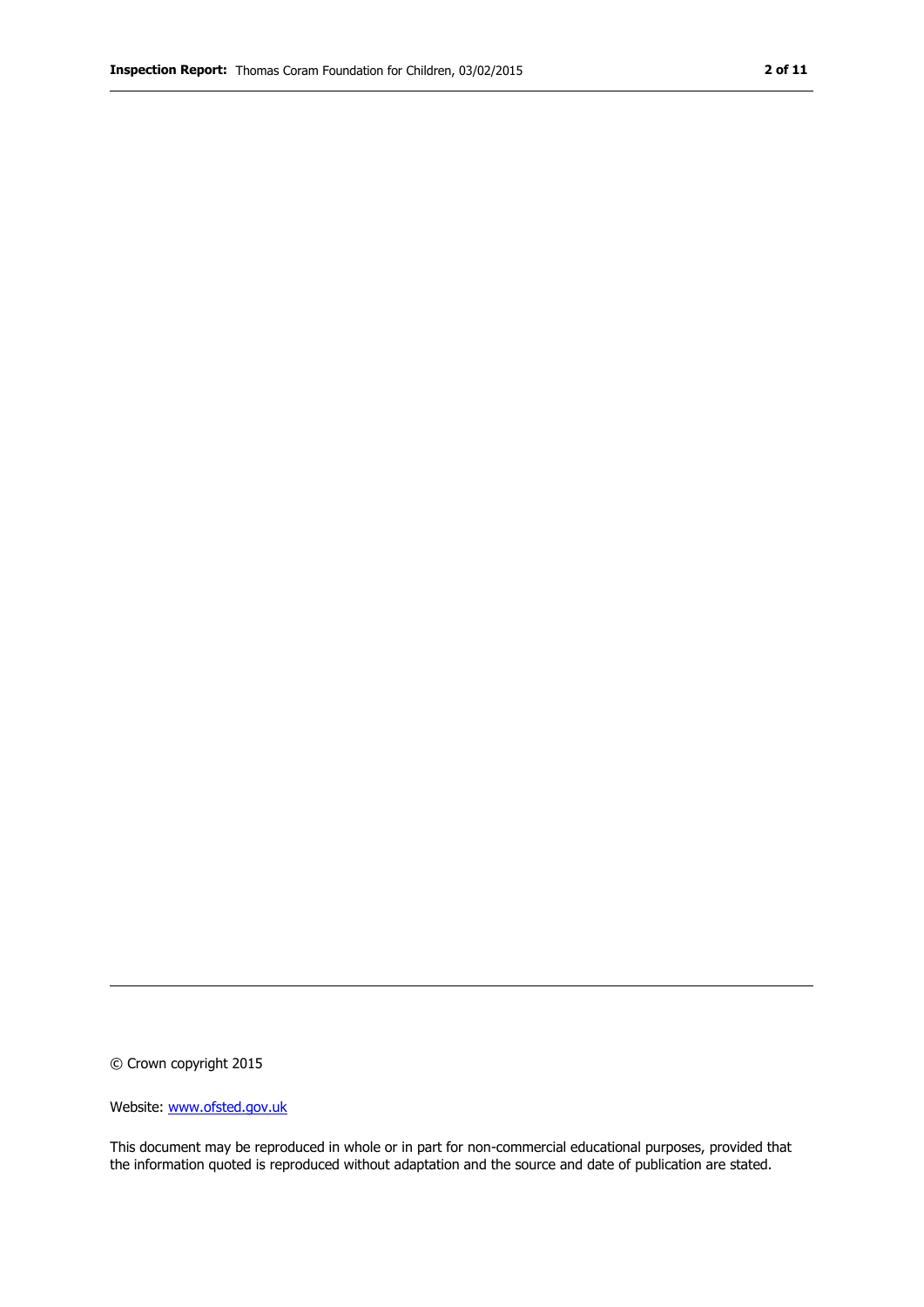## **Service information**

## **Brief description of the service**

The Thomas Coram Foundation is a voluntary adoption agency, registered to provide domestic adoption services and adoption support services, including birth records counselling and intermediary work.

The London office comprises an adoption placement and support team serving adopters within a 35 mile radius of central London. The London team includes a suboffice in South London and since April 2014 a North London office. The team recruits, prepares, assesses and approves applicants who wish to adopt children from this country. It works in partnership with local authorities to place looked after children with adopters approved by Coram.

The team provides a range of post adoption support to adoptive families, and others affected by adoption, where the agency was originally involved in the adoption. This includes access to information, intermediary services, and counselling to adopted adults and birth relatives seeking information about, or contact with, their adopted relative.

The agency has a concurrent planning project, which is also subject to inspection as a fostering service, and service level agreements with the London Borough of Harrow, the London Borough of Redbridge, Cambridgeshire and Kent to improve permanence planning and reduce delay in placing children for whom an adoption placement is sought. At the time of this inspection the London office has placed 51 children with approved adopters. There have been 49 adoption orders made since April 2014.

#### **The inspection judgements and what they mean**

**Outstanding:** An agency demonstrating and exceeding the characteristics of a good judgement where children and young people are making significantly better progress and achieving more than was expected in all areas of their lives.

**Good**: An agency where children and young people, including those with the most complex needs, have their individual needs met and their welfare safeguarded and promoted. They make good progress and receive effective services so they achieve as well as they can in all areas of their lives.

**Requires improvement**: An agency that may be compliant with regulations and observing the national minimum standards but is not yet demonstrating the characteristics of a good judgement. It therefore requires improvement to be good. There may be failures to meet all regulations or national minimum standards but these are not widespread or serious; all children's and young people's welfare is safeguarded and promoted.

**Inadequate:** An agency where there are widespread or serious failures which result in children and young people not having their welfare safeguarded and promoted.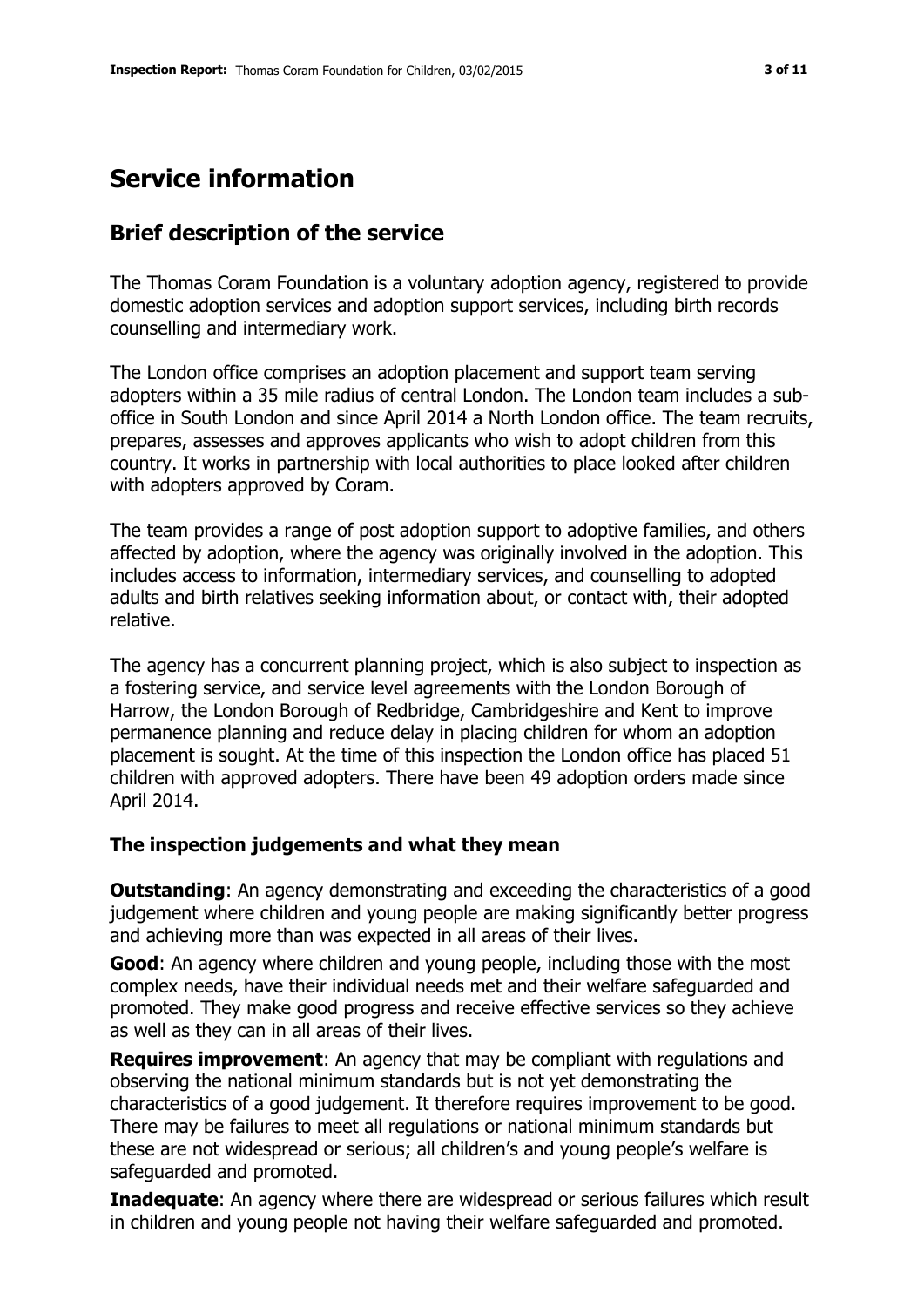## **Overall effectiveness**

Judgement outcome: **outstanding**.

The Thomas Coram Foundation for Children is an outstanding agency in all areas. This is because the agency has strong and ambitious leadership with clear visions to improve the lives of children. The agency is innovative and creative and demonstrates development which is both child and adopter led. There are no breaches of regulation or recommendations made as a result of this inspection.

Partnerships developed with several local authorities are very successful and provide excellent outcomes for the children placed in those authorities. These partnerships have resulted in an improvement to the services provided to children. Children are waiting significantly less time for adoptive placements. Similarly, the concurrency project is also extremely effective in reducing delay and is providing excellent stability for younger children. This enables children to move to adoptive families at an earlier age so they build strong attachments and enjoy family life in stable and safe homes.

Children are very well matched to their adoptive families which ensure excellent placement stability. As a result, the agency has an extremely low placement disruption rate. The quality of the adoption support provided to adopters and their children is exceptional and lifelong. The range and provision of adoption support is a significant strength of the agency. The agency has access to resources which ensures a range of therapeutic support can be accessed without delay. Staff develop close working arrangements with partner agencies, such as, specialist health services and schools. As a result, children receive excellent support to meet their educational and health needs and make significant progress. One adopter stated, 'Support has been exceptional.'

Post adoption training programmes and support groups enable adopters to extend their knowledge and understanding of children's complex emotional needs at various stages of their development. High quality, robust assessments and training ensure adoptive parents are very well prepared and are suitable to care for children. Assessments and training are supported by up-to-date research to develop adopters understanding of child care practices and ensure children's safety and welfare are protected. Studies demonstrate that the post adoption support and training programmes are highly effective in keeping families together. In one study, 90% of adoptive parents reported that their children's difficulties had improved since starting therapy. Adoptive parents also felt that their confidence to manage behaviour problems increased from 30% to 83% after attending parenting programmes. One adopter stated, 'Coram are very good at giving good training for adopters. Coram really helped us to understand the importance of attachment.'

There is a strong culture of continuous development and learning within the agency.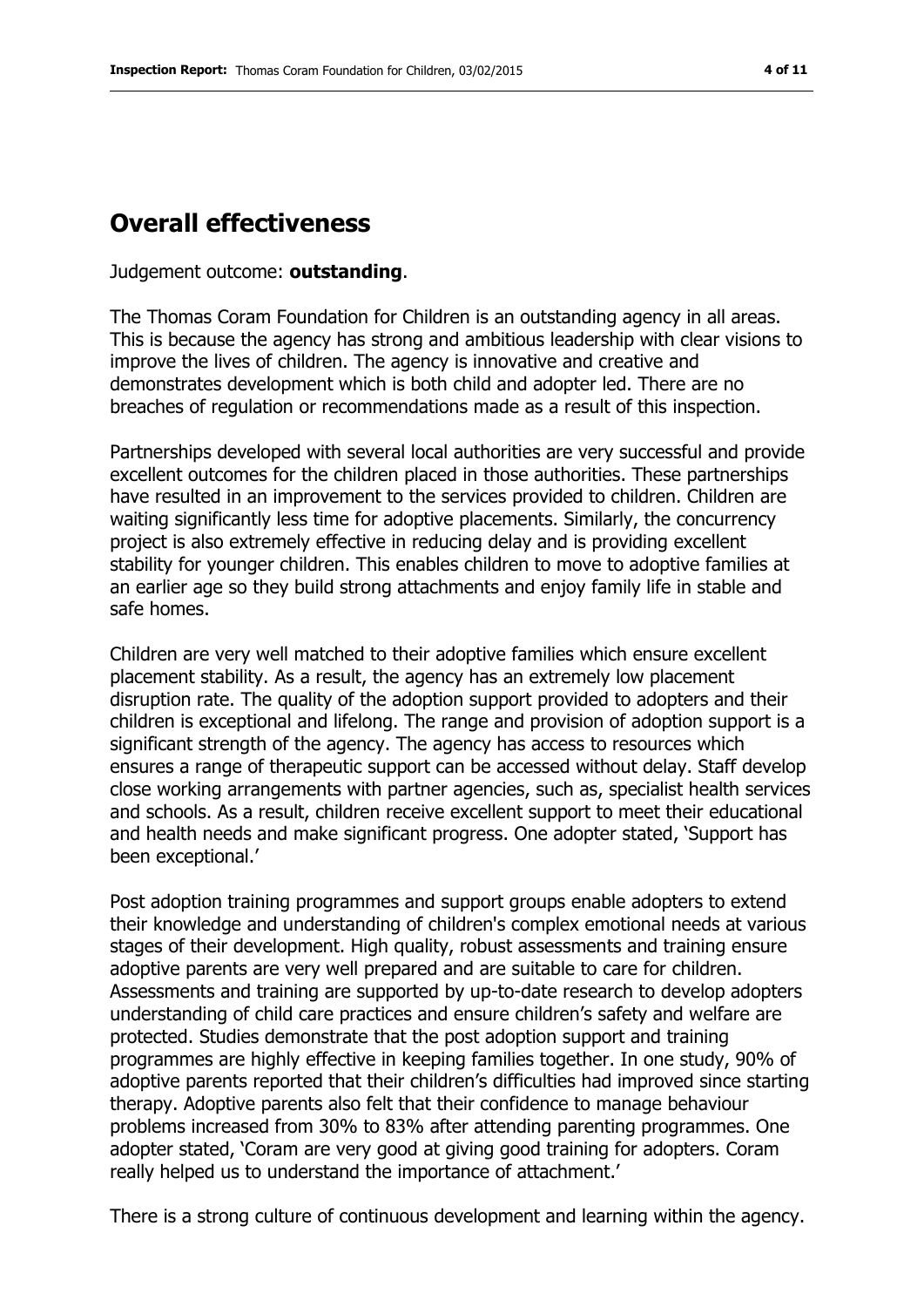Feedback from research and peer led 'journal days' inform best practice. Case discussions form part of the internal supervisory element of prospective adopter assessments. This ensures professional practice constantly strives for improvement to better meet adopters and children's needs. One adopter commented, 'Excellent leadership; excellent staff; at the cutting edge of new developments in the field. Would highly recommend.'

#### **Experiences and progress of, and outcomes for, children and young people**

Judgement outcome: **outstanding**.

Children's experiences and those of their families are outstanding. Children thrive in stable, safe homes and make excellent progress in their adopted families. They are very well matched with adopters who meet all their assessed needs. Without exception, families have said that the service they have received has been a fantastic support. Children and young people's health needs including their emotional and psychological health are very effectively identified and met. Children of school age attend school and progress very well in their learning. This is supported by parents and agency social workers who work closely with schools to help teachers develop an understanding of the needs of the adopted child. One child's social worker stated, 'She has done really well over past year. I was so amazed to see how much she has changed, she looks so different it's unbelievable.' Children enjoy a variety of activities in their adoptive families, for example, swimming, drama and ballet lessons. This improves their self-confidence and social skills. One adopter commented, 'He has come a long way over the time he has been with us.'

Placement stability is excellent. This is reflected in the very low disruption rate within the agency. There are been only one disruption over the last three years and this was not a placement originally made by Coram. This is well below the national average. Children make strong attachments with their adopters despite sometimes having had very difficult previous experiences. Children and families are supported by excellent help and advice from the agency's social workers. Therapists employed by Coram use art, music and play to provide a safe environment and support children to communicate and express their feelings. Adopters highly praise the quality of adoption support they receive. One adopter commented, 'My son was offered art therapy which has helped us all enormously, without the help of Coram I feel we would all have struggled to cope with some of the difficulties we were experiencing.'

Children are benefitting from timely placements. Overall, the agency's adoption timescale are substantially shorter than the national average. Coram's partnership with Harrow Council to promote permanency through adoption has been very successful. Of those children placed for adoption, 94% waited less than the national target between entering care and moving in with adoptive families.

Children also benefit from early placements through the agency's concurrent planning programme. This ensures children are placed with foster carers who will become their adoptive parents if rehabilitation to their birth family does not occur. This means that children do not have the unsettling experience of moving and re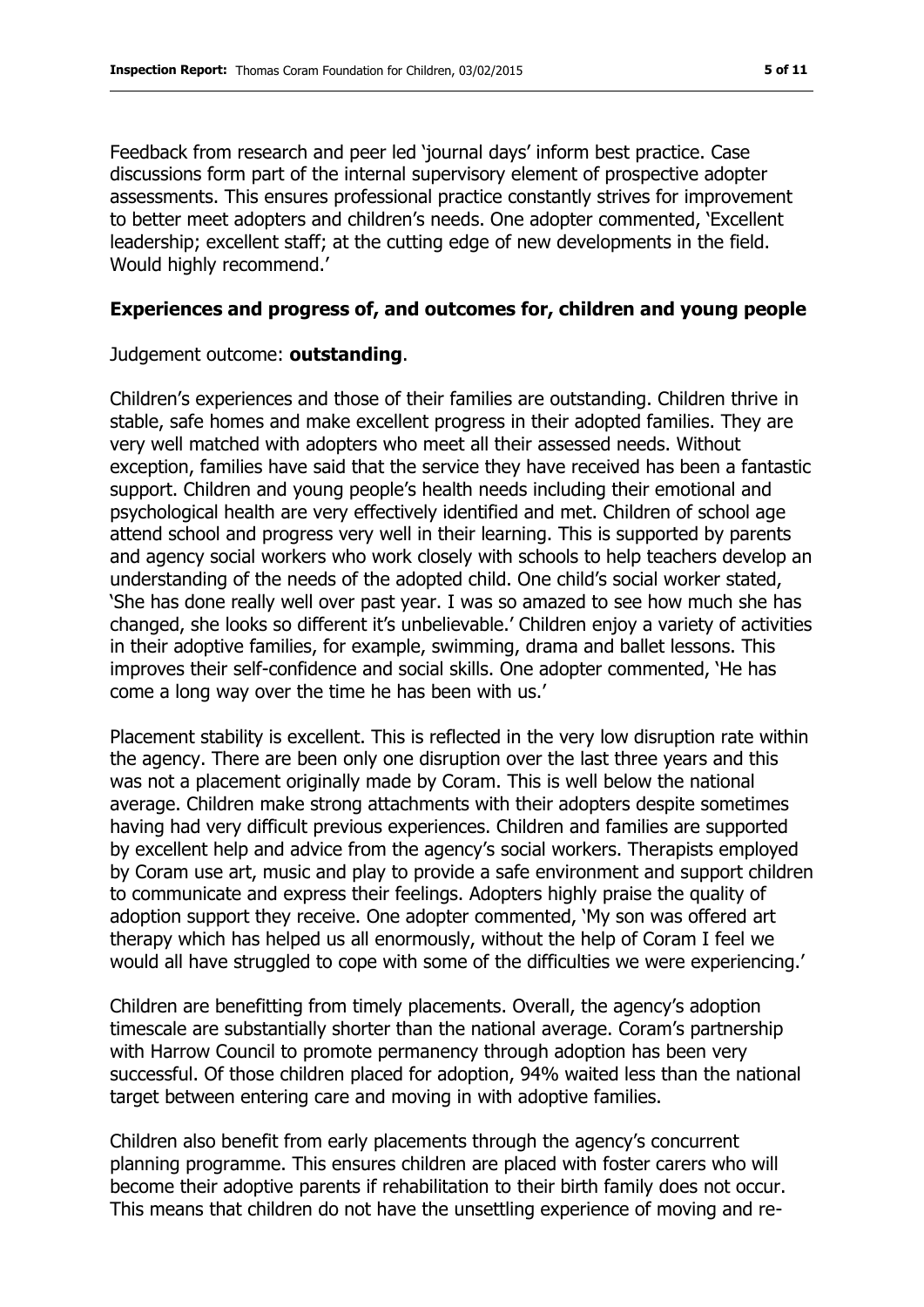attaching to permanent carers. This results in a lower risk of placement breakdown and lower rates of emotional and behavioural difficulties.

Children and young people have a positive sense of their own identity because they are well matched with adoptive parents who can meet their assessed needs in relation to culture, ethnicity and religion. The agency strongly promotes the placements of brothers and sisters together and staff are proactive in ensuring life story books and later life letters are completed. This enables children and young people to understand their backgrounds and maintain a positive sense of identity.

Young people who are adopted speak positively about their experiences. They feel they receive very good post adoption support. They speak fondly of activities they have enjoyed which have been organised by the agency. Young people have a platform to express their views about the adoption process and their experiences as adopted children through the recent development of a group called 'The Adoptables'. This group has been set up following a three year grant from the Queen's Trust to develop a peer network of adopted young people. It is a national programme across Coram with workshops running in Cambridgeshire, London and the East Midlands.

The experiences of adult adoptees and their birth relatives are also excellent. Agency social workers help and support adults and their descendants who have been affected by adoption find out about their past in a sensitive and very professional way. This means adult adoptees and their birth relatives are able to develop a sound understanding about their past histories and those of their birth family. One adult adoptee commented, 'Coram provided a supportive, professional and encouraging but not solution based service… I would recommend them. I felt 100% in control. I am a huge fan of Coram.'

#### **Quality of service**

Judgement outcome: **outstanding**.

The preparation, assessment and support of adopters are extremely effective. These result in children being placed in safe and stable families and lead to excellent outcomes being achieved for children and young people. There is a high level of satisfaction with the service. All those using the agency feel very welcomed and valued by staff. One adopter commented: 'We are so grateful for all they have done for us. We are so incredibly happy and feel so lucky. We could call our social worker or the agency any time we needed them (weekends and nights included) and they helped and supported us in every way they could. They are truly amazing.'

There is a rigorous recruitment process which ensures that prospective adopters are fully informed, prepared and assessed. The prospective adopters' reports are of a very high quality. They are reflective, thorough and analytical. All adopter assessments are subject to a peer review and audit process through social work case discussions which are managed independently. This is excellent practice and gives a high level of independence and scrutiny to assessments. Prospective adopters receive a fast and helpful response to initial enquiries. The timescales for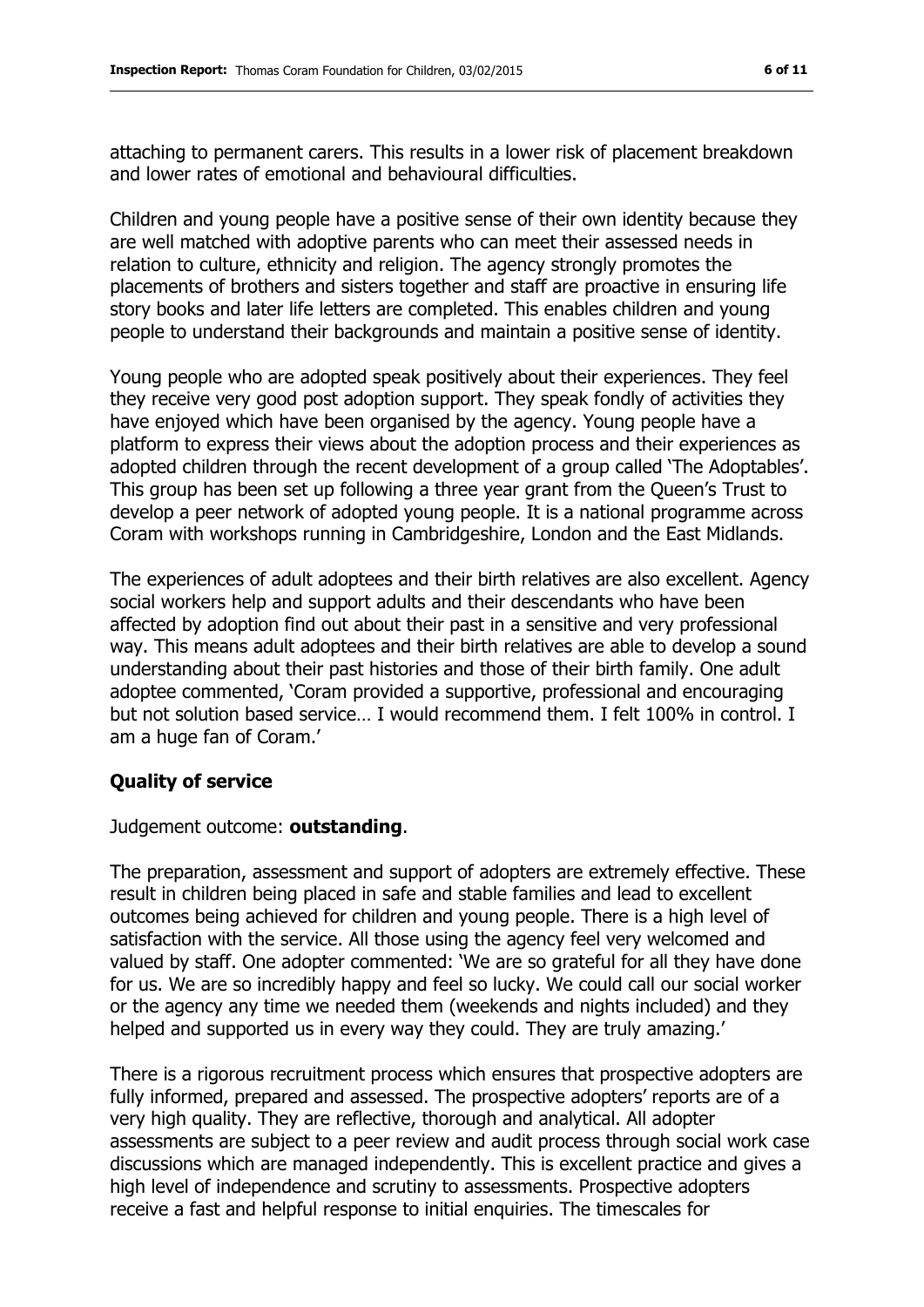assessments are met and any which are out of time are because to adopter-led reasons. This has been a great improvement and demonstrates that the agency has fully embraced the two-stage assessment process.

Preparation and training for prospective adopters are of the highest quality. Adopters feel preparation training is of an excellent standard and has provided them with the necessary knowledge and understanding they have needed to successfully care for their children. One adopter states, 'Great preparation. Genuinely supportive of diversity.' Prospective adopters who are applying to be concurrent planning carers also receive training sessions specifically for concurrent planning. This help people assess their own capacity and motivation to adopt or care for a child where concurrent planning is considered. In addition the agency has recently introduced a sibling group training programme for those considering adopting brothers and sisters together. This gives applicants opportunities to learn more about children in sibling relationships who have experienced loss, separation, abuse and neglect.

The agency's panel is robust and the membership diverse and experienced. There is a very experienced effective and independent panel chair. The administration of the panel is strong. Minutes are extremely thorough and there is prompt and effective decision making. The panel provides an additional level of scrutiny to the work undertaken by the agency, commenting on reports and on the quality and timeliness of assessments.

Children experience careful and well planned introductions to their families. The agency social workers provide intensive support to adopters during this period, offering advice and guidance to ensure a smooth, well-planned transition for the child during the introductory period and early weeks of placement. A clear strength of the agency is the continuity of support which is provided to adopters throughout the assessment process through to final order. Wherever possible, families keep the same social worker.

Coram's concurrent planning project is firmly embedded within the agency. The agency made ten placements with concurrent planning carers. This included a relinquished baby and early adoption of vulnerable young children who all achieved early permanence over the last 12 months. The concurrent planning team provide excellent support to birth families through supervising contact and developing their parenting skills. This is highly valued by birth parents who speak very positively about the support and relationship they have built up with Coram. Coram has also established a subscription scheme to support local authorities and voluntary adoption agencies to develop concurrent planning programmes.

The range and provision of post adoption support is impressive and a significant strength of the agency. A lifetime of post adoption support is offered for adoptive families. One parent stated, 'We always received the support we needed, long after the adoption process was over.' The agency delivers support to parents and for their adopted children. The agency run two parenting programmes for adopters, including one which is specifically designed to support parents with teenagers. The agency also run a 'Stay and Play' group for adopters with children under four years of age.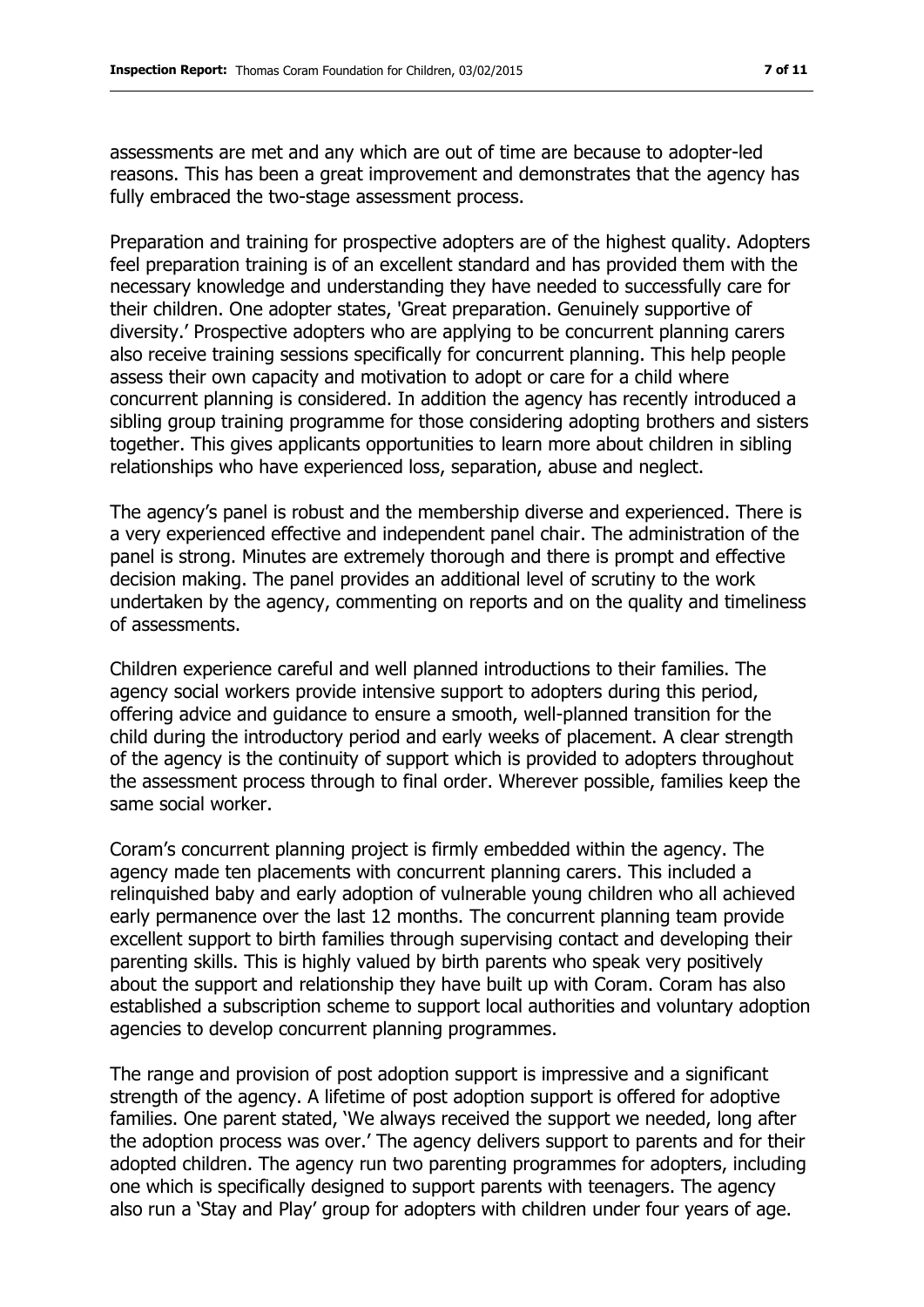This group has the benefit of the support from a family support worker and a child psychotherapist. Music and art therapy is offered to adopted children through the agency's creative therapies team. The agency has also developed links with specialist services, such as, community mental health services and the Tavistock Clinic. In addition, the agency run study days and activities for families and their children as well as support groups for friends and extended family members of concurrent planning carers.

It is clear that this support is extremely effective in enabling families to keep together. For example, in an evaluation of the service in October 2014, 92% of children receiving music therapy showed improvement. After attending the teenage parenting programme parents confidence in dealing with teenagers went up from 31% to 86%.

Coram social workers manage letter box contact for birth relatives and an intermediary service for adopted adult and their descendants. The agency also provides access to information and counselling to adults who grew up in Coram's care and were placed in foster care or residential care. Adult adoptees and descendants highly praise the service and support they have received in the understanding their backgrounds and in making contact with birth families. This is a real strength of the agency.

### **Safeguarding children and young people**

Judgement outcome: **outstanding**.

The agency has a strong focus on safeguarding. Safeguarding is robust and underpinned by comprehensive policies and procedural guidance. All staff and managers are fully aware and experienced in child protection and wider safeguarding issues. There is excellent partnership work with local authorities to safeguard children and young people. The recruitment processes of staff and panel members are robust. This ensures that unsuitable people do not work with or care for children and young people.

The agency has systems for monitoring allegations, complaints and accidents. A robust quality assurance framework has been developed to monitor effectiveness in meeting safeguarding responsibilities. There are established mechanisms for sharing about safeguarding and quality assurance findings with senior managers on a six monthly basis. These assess practice against standards. As a result, the senior management team monitor trends, identify learning and develop safe practice. There have been no safeguarding issues or allegations against adopters or staff in the last 12 months.

Safeguarding is given a high priority in adopters' preparation, assessment and training. Assessments and training is informed by research and is of a high quality. The assessment of prospective adopters is robust and includes all appropriate checks and references. This includes health and safety environmental checks and pet assessments. All concerns are fully explored. Adopters are supported to understand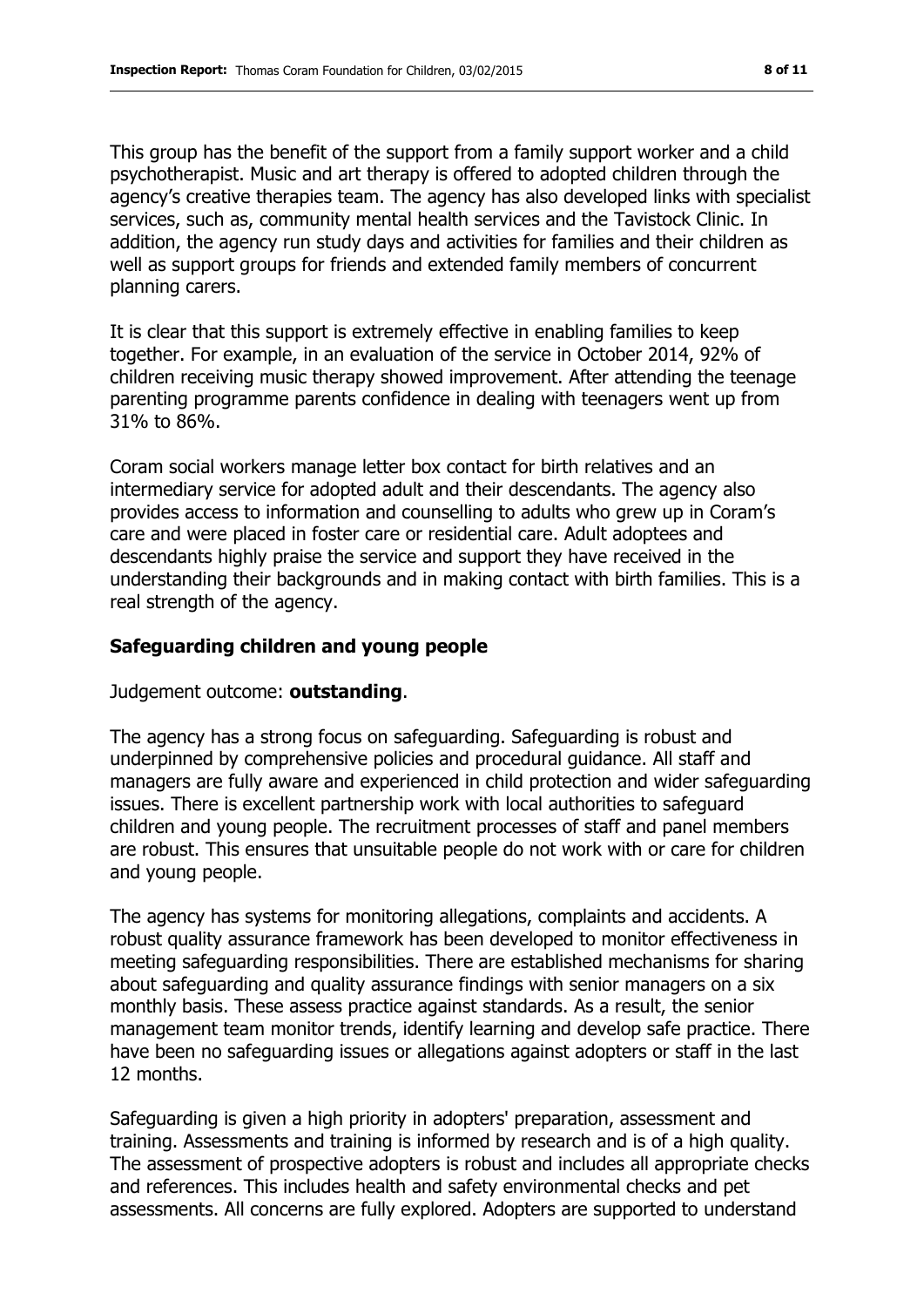the impact of abuse and neglect on children's emotional well-being and behaviour. Training includes the safe use of internet to ensure adopters are very aware of the risks posed by social media.

Excellent on-going adoption support in the form of parenting groups and individual support ensures that adopters are able to manage children behaviour as they continue to grow. As a result, adopters are well prepared to support children even in the most challenging circumstances. One child's social worker commented the child she placed, 'Now feels safe and happy in a way impossible last year.'

There is a clear process for complaints. Adopters and children are fully aware of how to make a complaint. There have been two complaints made by prospective adopters in the last 12 months. Complaints are taken seriously and outcomes are clearly recorded. The agency responds appropriately and learns from complaints. For example, following one complaint the agency developed their understanding around adoption and Islam to develop their practice and ensure cultural sensitivity.

#### **Leadership and management**

#### Judgement outcome: **outstanding**.

Leadership and management are outstanding... Managers are extremely committed to adoption and provide a service of a very high quality. They have a clear vision for the agency, based on the national adoption agenda and have an excellent understanding of the needs of children and families. The agency is successful in significantly improving placement stability and the experiences and outcomes for children and young people. At the last inspection the agency was judged as outstanding. It has continued to develop and improve. For example, the agency has further developed its training to adopters and post adoption support by introducing new parenting groups for those adopting teenagers, siblings and younger children. The agency has also extended it's a partnership working with local authorities. The recommendation made at the last inspection to improve the timeliness of adopters assessments has been addressed.

The agency has developed excellent working arrangements with local authorities and other partners to provide outstanding outcomes for children. The agency has service level agreements with the London Borough of Harrow, London Borough of Redbridge and with Kent County Council. This has led to improved services and outcomes for children and families. Coram's long-standing partnership with Harrow Council has ensured the successful placement of every child needing adoption in the first year of analysis and has been cost effective. The partnership with Kent County Council has increased the number of placements by more than 100%. One local authority service manager commented, 'We use their wide pool of adopters to get good choice for children…quality is excellent...no breakdowns. Post adoption support is excellent.'

Recently Coram has been commissioned to work in London Borough of Hillingdon to provide a 'managed service' to assess a cohort of 29 prospective adopters, foster carers and special guardians who have been waiting for assessment.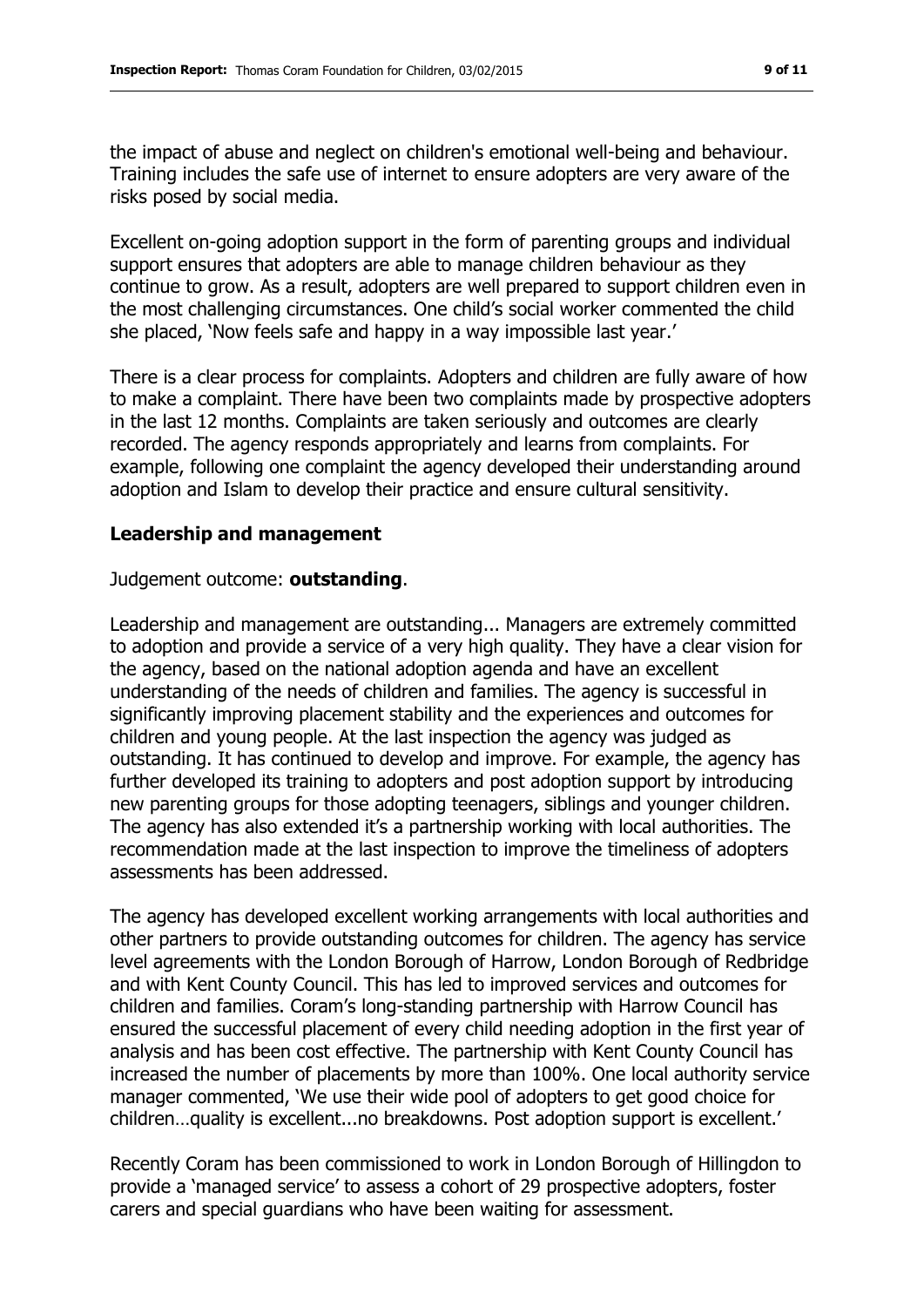The agency has a high calibre staff team. They are extremely experienced, knowledgeable and skilled. Staff receive regular supervision and appraisals. They have access to high quality training based on research and are able to use each other to reflect upon and develop their practice. For example, staff can attend a journal club which is peer led and disseminates research across the team. This promotes continuous learning. Staff are fully aware of up-to-date research and are able to reflect on their practice and share insights appropriately with the families they assess.

Coram has a communications and marketing department which has a good understanding of the work of the adoption service and meets regularly with adoption managers to help make recruitment of prospective adopters more effective. The team also works closely with local communities reaching diverse audiences. In the last 12 months this has included advertising in various community magazines and an adoption event run at a mosque to attract prospective adopters from the Muslim community. The department has also developed the agency's website content which has resulted in significant interest.

There are clear arrangements for monitoring the activities of the agency. These include regular reporting to the trustees. There are rigorous monitoring processes involving feedback from service users which inform developments to the agency. Adopters are asked for feedback following any involvement with the agency which is monitored and evaluated by senior managers and is used to drive improvement. For example, afternoon panels were set up following prospective adopters' feedback.

The agency has a clear Statement of Purpose which is detailed and ensures service users are clear about what the agency hopes to achieve. There are two children's guides which covers older and younger children. These can be customised to reflect the child's situation and the composition of their adoptive family. This means the children's guides are accessible and in an appropriate form so that children using the service know what to expect.

The agency's records are secure and well managed by an experienced administration team. Files are well ordered and easy to navigate. The agency is currently in the process of implementing an electronic records system.